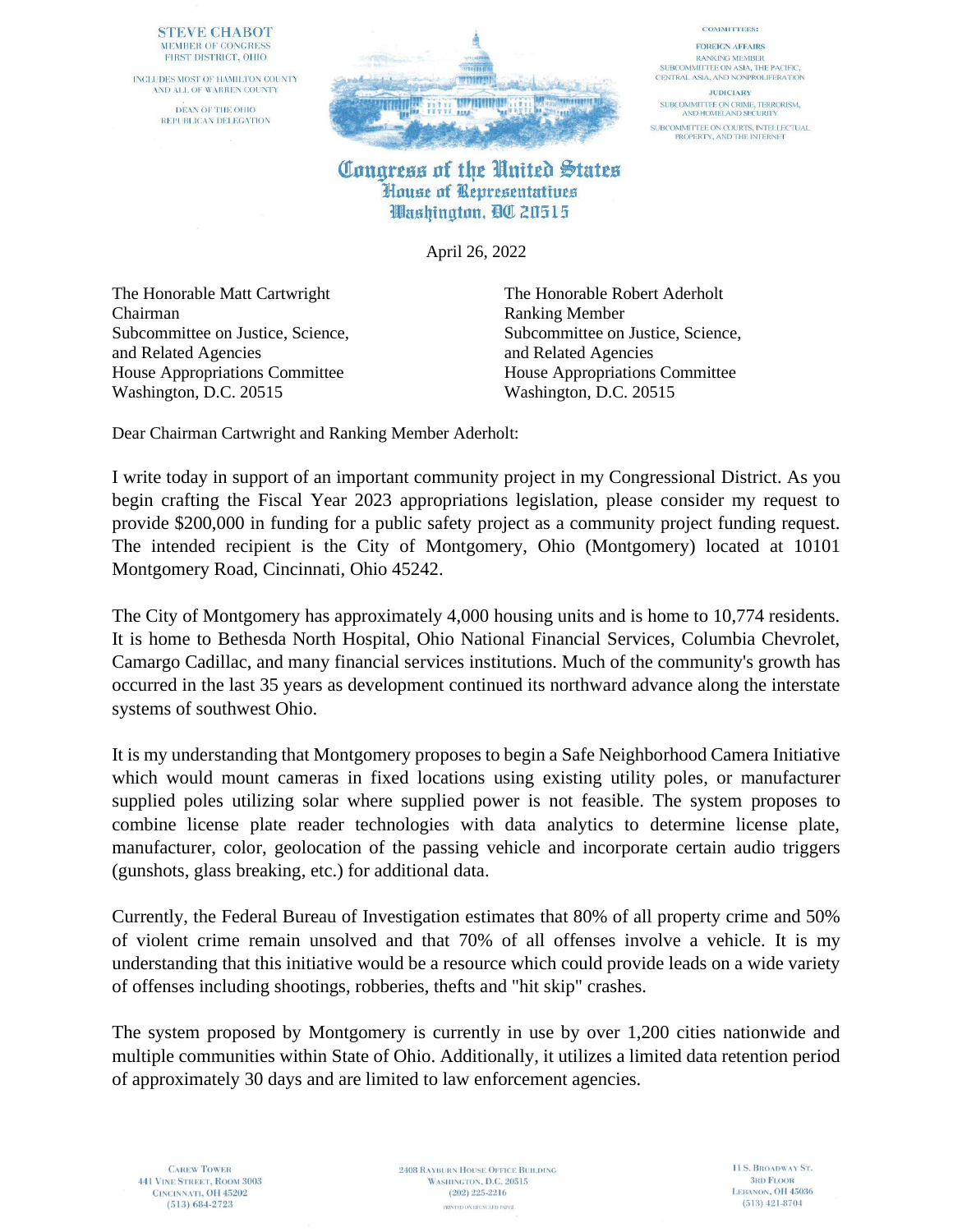As you continue to assess appropriations requests, I ask that you give every consideration of this community project in my Congressional District which will provide cameras to increase public safety in the City of Montgomery, Ohio. Thank you for your consideration of this important request.

Sincerely,

 $\mathcal{L}_{\text{other}}$ 

Steve Chabot (OH-01) MEMBER OF CONGRESS